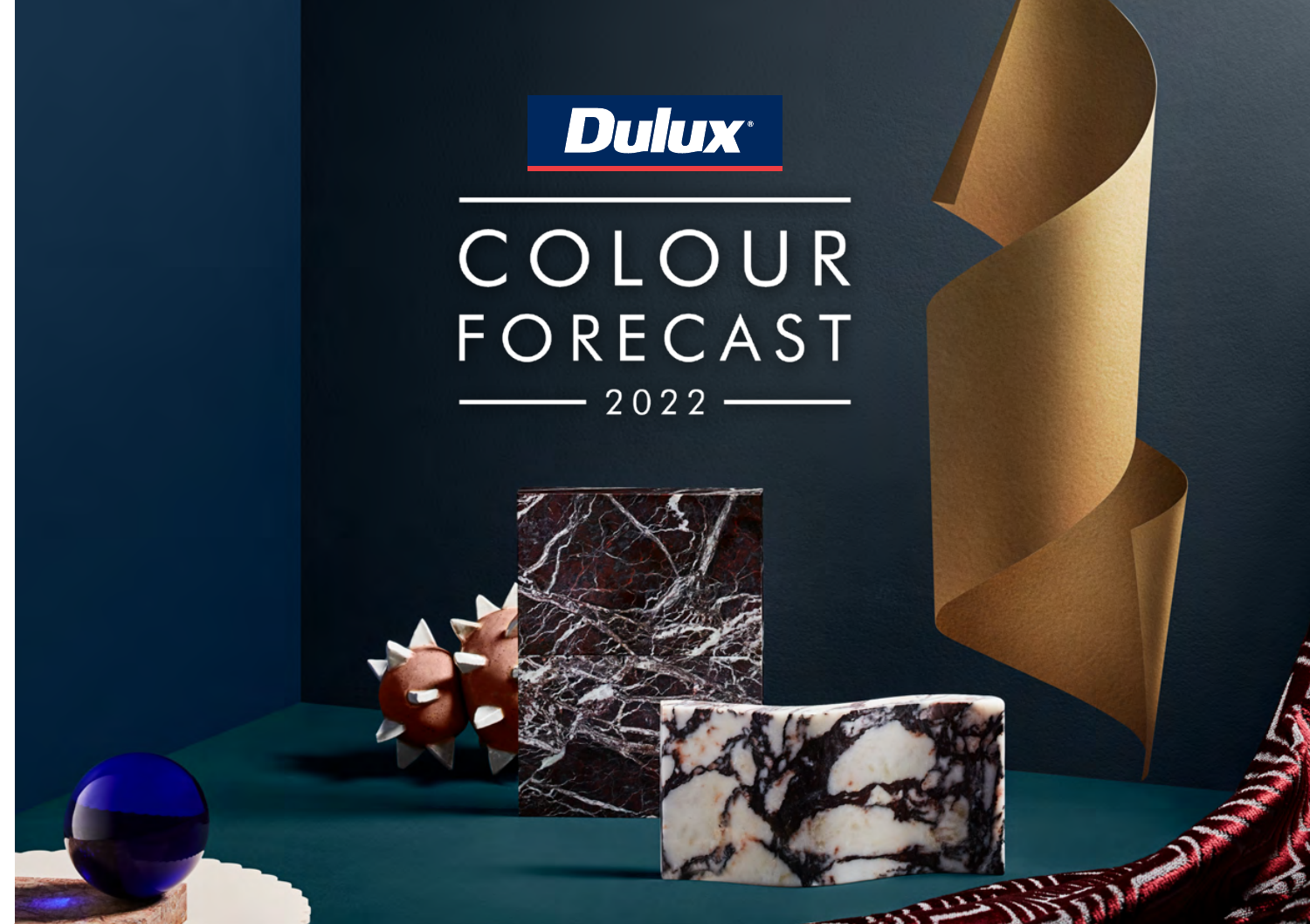

Ferry Finnegan Oboe D'Amore Black Caviar

## Flourish White Dune Quarter

Tranquil Retreat Natural Flora New Penny Winter Terrace







Dulux Colour Forecast 2022



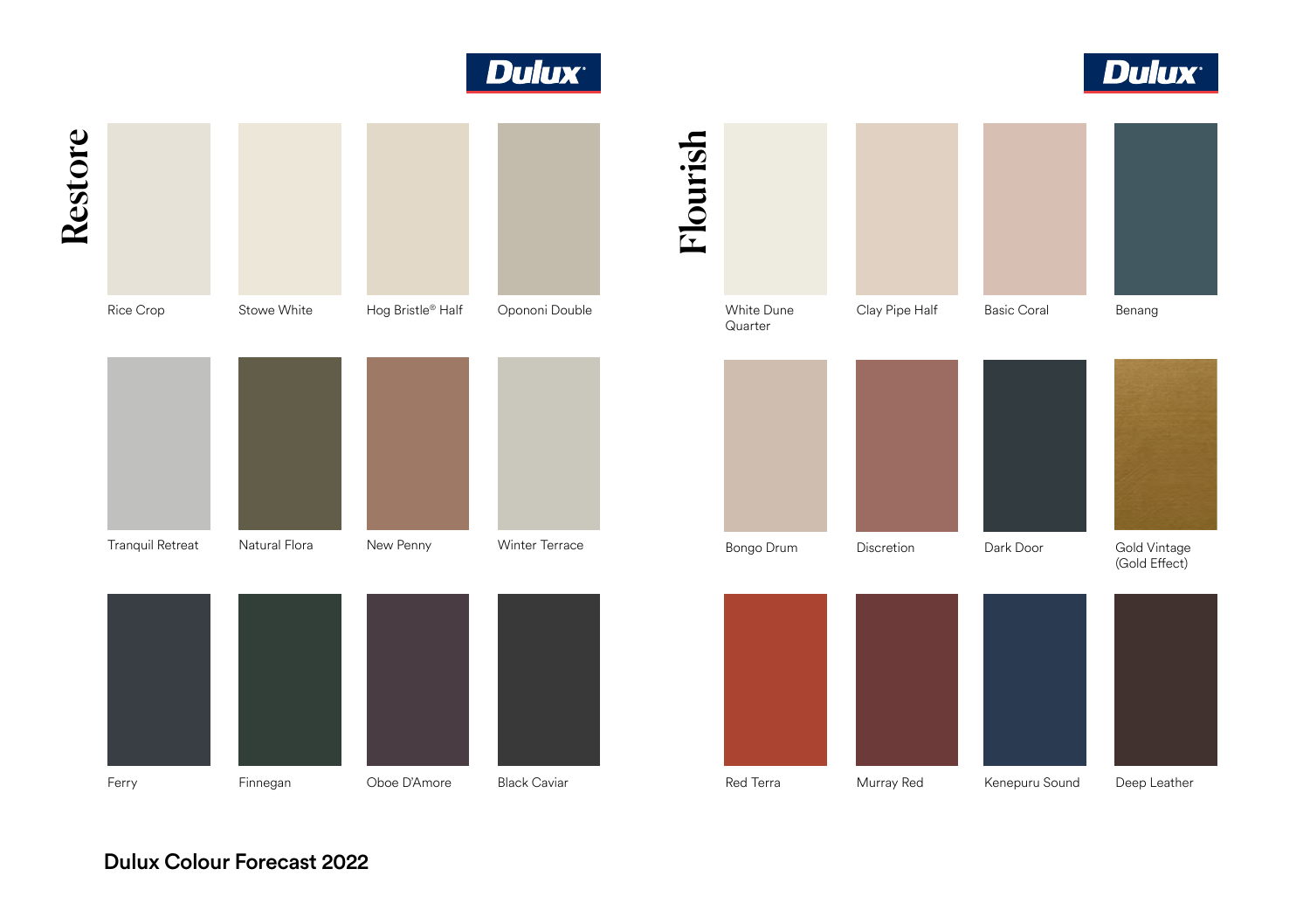